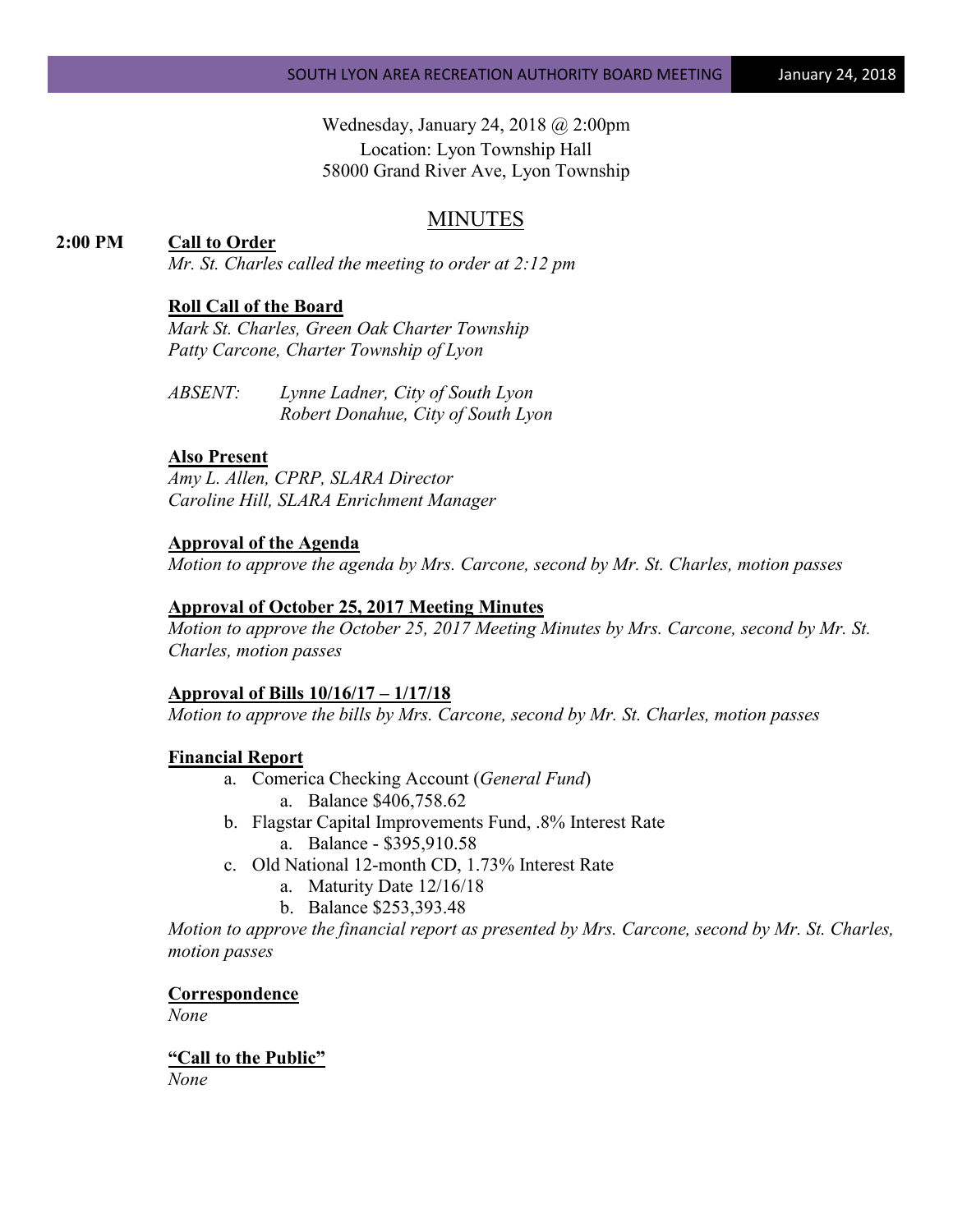## **I) Old Business**

### **1. SLARA Office Updates**

### **a. SLARA Staff Meeting Minutes**

*Mrs. Allen shared with the board that the SLARA office staff has been discussing and evaluating the credit card fees that the department is charged to process credit cards and the cost that customers are charged to utilize cards. Mrs. Allen has researched the past year's transactions and found that the SLARA is just about breaking even with the fees. This will continue to be evaluated each year to ensure we are not brining in more than we are spending on credit card processing.*

*Mrs. Allen also shared that staff have had conversations about allowing customers to have credits on account instead of doing full refunds and re-enrollments. It was decided that for accounting purposes this would not be allowed.*

**b. South Lyon Community Schools Facilities Committee Update** *The schools have put a hold on this committee until a new night can be chosen by committee members that will work better for school employees.*

### **2. Member Updates**

*Lyon Township – The township is looking for two people to hire for their building department. They are also still working with the DEQ on their water treatment facility. Chris Doozan, a planner with the township has retired.*

*Green Oak – Green Oak has broken ground on the new police station. Planning will begin soon for the next Green Oak Day. The township will also be evaluating how they run the Large Item Pickup event and some changes may be taking place for this year's event. They have hired a new person in the Building Department and a new Level 3 Assessor. There was also a new addition in the Clerks Department.*

### **II) New Business**

**1. NRPA Conference Evaluations – Enrichment Manager, Carrie Hill & Director, Amy Allen**

*Mrs. Hill and Mrs. Allen presented and discussed with the board their session evaluations from the National Recreation and Parks Association Conference they attended in September.*

**2. Consider Resolution 18-001 Drivers Education Bids for the SLARA 2018-2019 Fiscal Year**

**Motion by Mrs. Carcone, second by Mr. St. Charles**

**Resolution 18-001 Drivers Education Bids for the SLARA 2018-1019 Fiscal Year.**

**Roll Call Vote: Ayes: Mark St. Charles, Patricia Carcone Nays: None Absent: Lynne Ladner**

### **MOTION APPROVED**

**3. Consider Resolution 18-002 Volunteer / Employee Background Check Policy.**

**Motion by Mrs. Carcone, second by Mr. St. Charles**